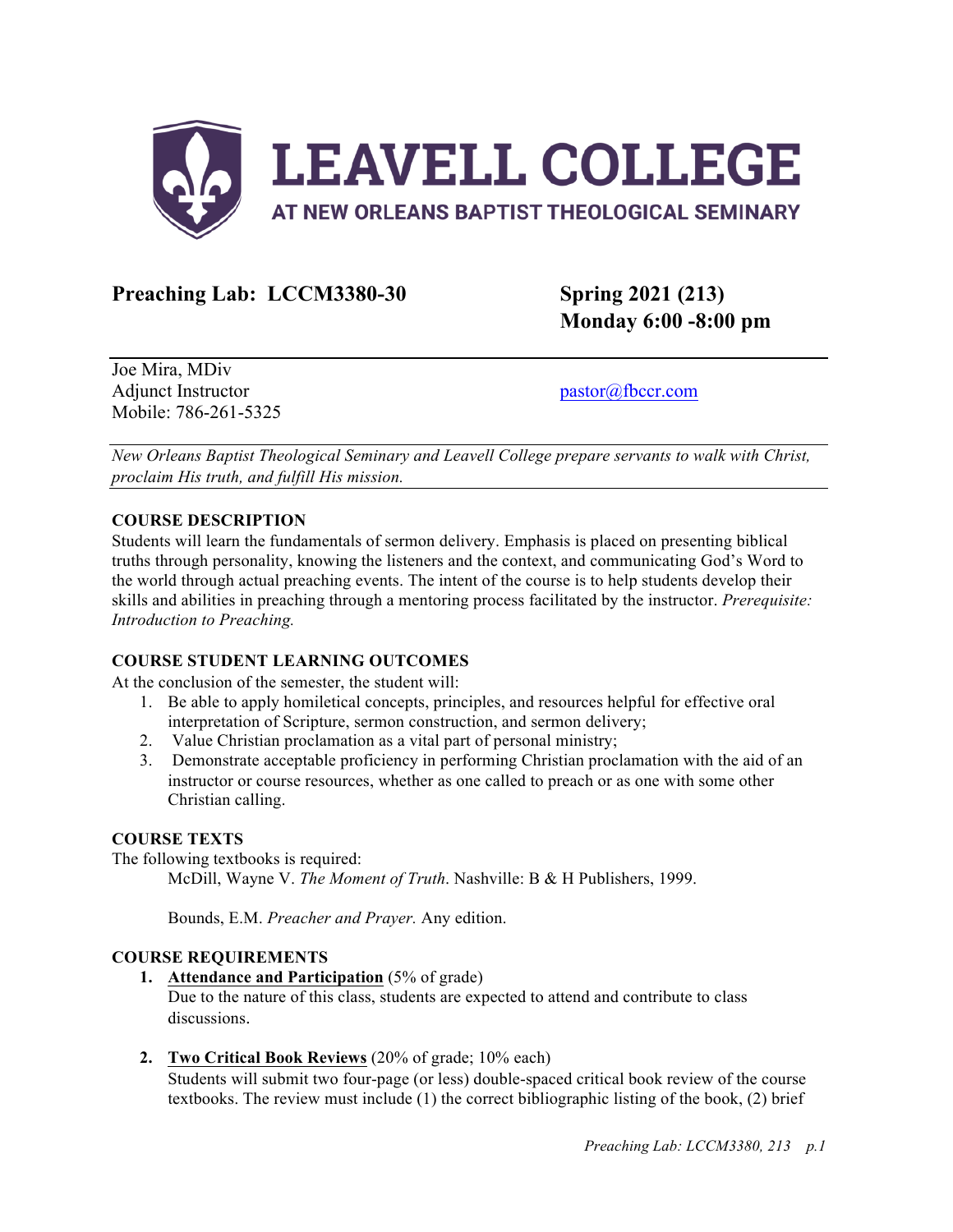biographical information about the author, (3) a two-paragraph (or less) summary of the book's contents, (4) an analysis and evaluation of the book, (5) a summary of the book's strengths and weaknesses, and (6) personal reflection and application of feature(s) for Christian proclamation.

- a. Critical Book Review of *The Moment of Truth*.
- b. Critical Book Review of *Preacher and Prayer*.

# **3. Two Old Testament Devotional Sermons** (25% of grade total)

Students will prepare and preach in class on the assigned days two devotional sermons of ten to fifteen minutes in duration based on an Old Testament narrative text from the book of Joshua. Each student will provide the professor an exegetical outline and a sermon brief for each devotional sermon. Each sermon brief must be submitted one week prior to delivery and follow the format of either sermon brief form in the syllabus.

**4. Two New Testament Devotional Sermons** (30% of grade total; 15% each) Prepare and preach in class on the assigned days two sermons of twenty to twenty-five minutes in duration based on a New Testament text from the book of Philippians. Each student will provide the professor a structural outline, exegetical outline, and sermon brief for each sermon. Each sermon brief must be submitted one week prior to delivery and follow the format of either sermon brief form provided.

# **5. Personal Critique and Feedback Evaluation** (20% of grade total)

Students will submit a four- page (or less) personal critique/feedback evaluation assessing their development and progress in Christian proclamation throughout the course. This assignment will be due one week after the student's final sermon delivery. Along with their personal evaluation, students must submit their Audience Preaching Feedback Forms and all Personal Preaching Critique/Evaluation Forms.

- a. Audience Preaching Feedback Forms: Students must complete an audience feedback form during each student's sermon presentations. All students will submit the completed form to the respective students who preached that particular day.
- b. Personal Preaching Critique/Evaluation Forms: Students must complete a personal critique/feedback evaluation form for each of their sermons.

## **EVALUATION**

The final evaluation for the course will be tabulated according to the following percentage breakdown:

| Attendance & Participation       | $5\%$   |
|----------------------------------|---------|
| <b>Two Critical Book Reviews</b> | 20%     |
| <b>Two OT Devotional Sermons</b> | 25%     |
| Two NT Sermons                   | 30%     |
| Personal Critique /Feedback      | 20%     |
|                                  | $100\%$ |

# **GRADING SCALE**

A:  $93 - 100$ B: 85 - 92  $C: 77 - 84$ D:  $70 - 76$ F: below 70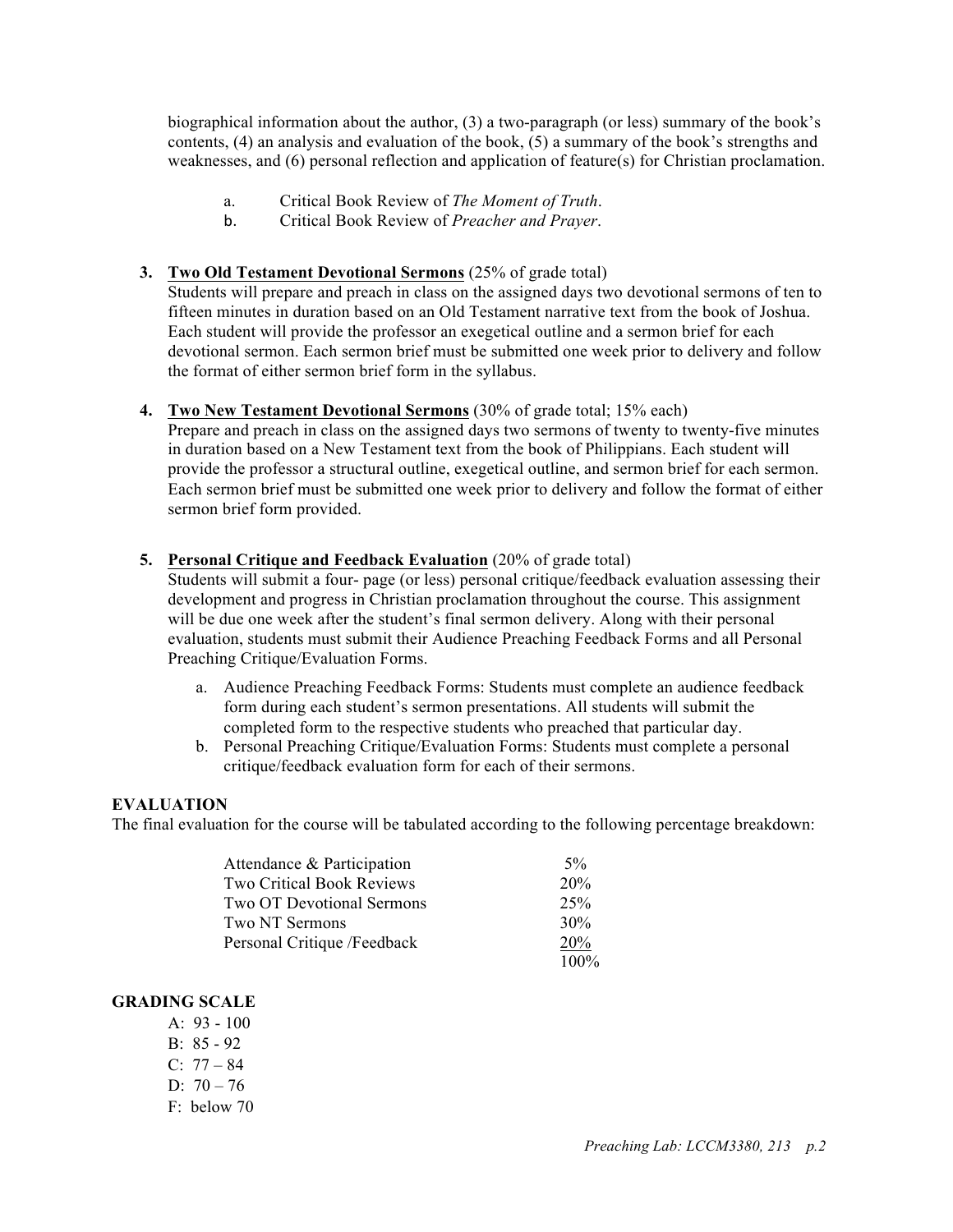# **COURSE OUTLINE**

| Week           | <b>Dates</b>         | <b>Topics</b>                                                    | <b>Assignment Due Dates</b>                                                                                                                                             |
|----------------|----------------------|------------------------------------------------------------------|-------------------------------------------------------------------------------------------------------------------------------------------------------------------------|
| $\mathbf{1}$   | <b>Jan 25</b>        | Syllabus Overview                                                |                                                                                                                                                                         |
|                |                      | Unit 1: Preaching Matters:<br>What is a Sermon                   |                                                                                                                                                                         |
| $\overline{2}$ | Feb 1                | Unit 2: From Text to Sermon:<br>A Review of Sermonic Development |                                                                                                                                                                         |
| $\overline{3}$ | Feb 8                | Unit 3: Matching the Shape:<br>Sermonic Form Inductive           |                                                                                                                                                                         |
| 4              | <b>Feb 15</b>        | Unit 3: Matching the Shape:<br>Sermonic Form Deductive           |                                                                                                                                                                         |
| 5              | Feb 22               | Unit 4: Be Ready:<br>Personal Analysis                           |                                                                                                                                                                         |
| 6              | Mar 1                | Unit 5: Walk Amongst the Flock:<br>Audience Exegesis             |                                                                                                                                                                         |
| $\tau$         | Mar <sub>8</sub>     | Unit 6: Personal Development:<br>Sermonic Evaluation             |                                                                                                                                                                         |
| 8              | <b>Mar 15-</b><br>19 | <b>Spring Break: No Class</b>                                    | <b>Spring Break</b>                                                                                                                                                     |
| 9              | Mar 22               | Unit 6 cont'd                                                    | Due on Blackboard by March 28:<br><b>OT Sermon Brief #1</b>                                                                                                             |
| 10             | Mar 29               | <b>OT Sermon Presentations-#1</b>                                | Due on Blackboard by April 3:<br><b>OT Sermon Brief #2</b><br>In Class:<br><b>Audience Sermon Presentation forms OT #1</b>                                              |
| 11             | Apr 5                | <b>OT Sermon Presentations-#2</b>                                | Due on Blackboard by April 5:<br><b>NT Sermon Brief #1</b><br><b>Personal Preaching Critique OT #1</b><br>In Class:<br><b>Audience Sermon Presentation forms OT #2</b>  |
| 12             | Apr 12               | <b>NT Sermon Presentations-#1</b>                                | Due on Blackboard by April 12:<br><b>NT Sermon Brief #2</b><br><b>Personal Preaching Critique OT #2</b><br>In Class:<br><b>Audience Sermon Presentation forms NT #1</b> |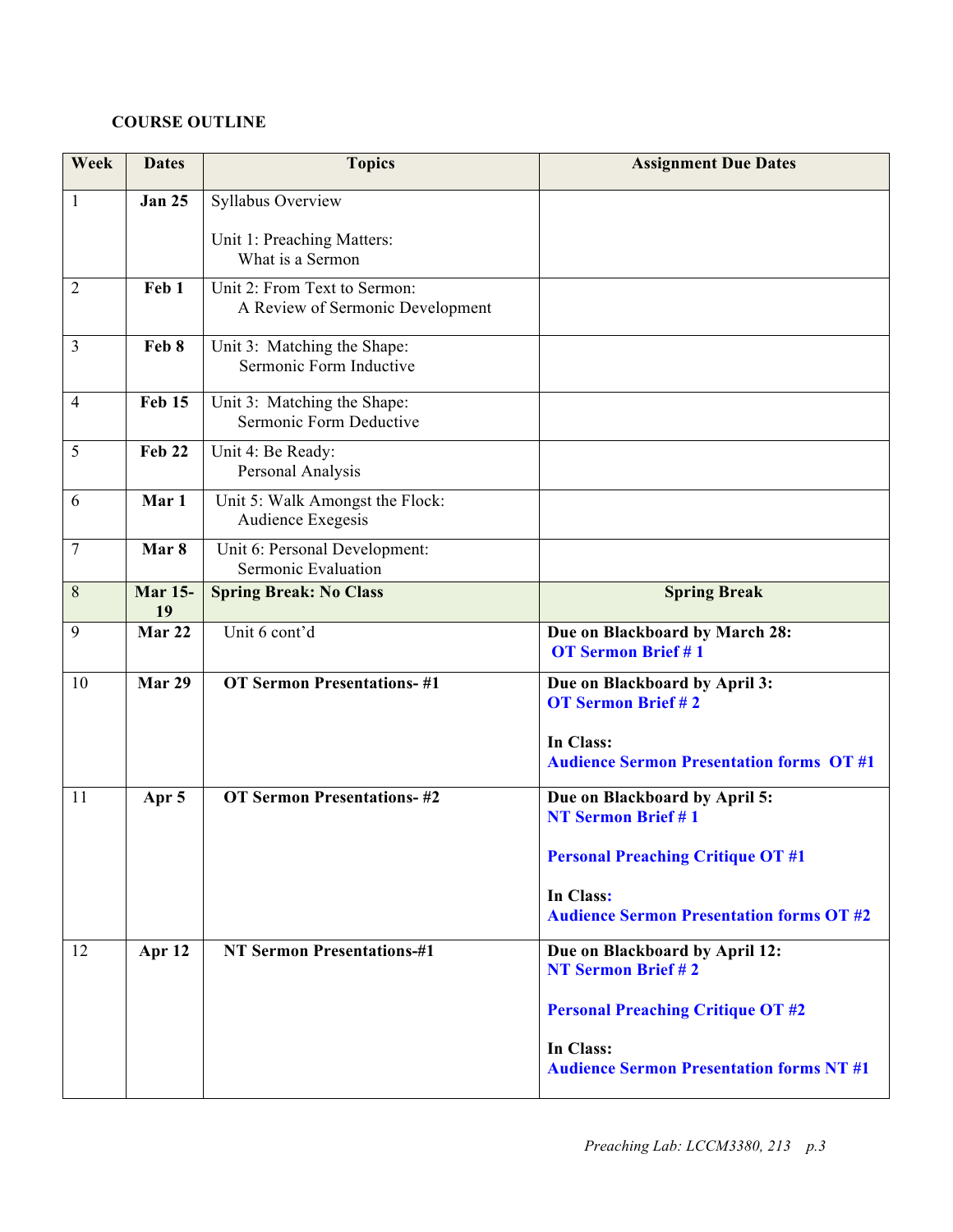| Week | <b>Dates</b>     | <b>Topics</b>                     | <b>Assignment Due Dates</b>                                                                                             |
|------|------------------|-----------------------------------|-------------------------------------------------------------------------------------------------------------------------|
| 13   | Apr 19           | <b>NT Sermon Presentations-#2</b> | Due on Blackboard by Apri 19:<br><b>Personal Preaching Critique NT #1</b><br>In Class:                                  |
|      |                  |                                   | <b>Audience Sermon Presentation forms NT #2</b>                                                                         |
| 14   | Apr $26$         |                                   |                                                                                                                         |
| 15   | May <sub>3</sub> | <b>Class Discussion</b>           | Due on Blackboard by May 3:<br><b>Personal Preaching Critique NT #2</b><br><b>Critical Book Review: Moment of Truth</b> |
| 16   | May 10           | <b>Summation</b>                  | Due on Blackboard by May 10:<br><b>Critical Book Review: Preacher &amp; Prayer</b>                                      |

# **ADDITIONAL COURSE INFORMATION**

- **1.** *Attendance Policy*: Leavell College follows the attendance policy as stated in the Leavell College catalog.
- 2. *Policy for Late Submissions:* All late assignments will be penalized five points for the first day and one point per day thereafter, with no assignments being accepted more than one week past the due date.
- 3. *Plagiarism Policy:* A high standard of personal integrity is expected of all Leavell College students. Copying another person's work, submitting downloaded material without proper references, submitting material without properly citing the source, submitting the same material for credit in more than one course, and committing other such forms of dishonesty are strictly forbidden. *Although anything cited in three sources is considered public domain, we require that all sources be cited*. Any infraction may result in failing the assignment and the course. Any infraction will be reported to the Dean of Leavell College for further action.
- 4. *Classroom and Online Decorum*: Each student is expected to demonstrate appropriate Christian behavior. The student is expected to interact with other students in a fashion that will promote learning and respect for the opinions of the others in the course. A spirit of Christian charity is expected at all times. Electronic devices should be used only for classroom purposes as indicated by the professor.
- 5. *Special Needs:* If you need accommodations for a disability, please set up a meeting with the professor for consideration of any modifications you may need.
- 6. *Emergency Plan*: In the event the NOBTS schedule is impacted due to a natural event, go to the seminary's website for pertinent information. Class will continue as scheduled through the Blackboard site. Please note announcements and assignments on the course's Blackboard site.
- 7. *Technical Assistance*: For general NOBTS technical help, go to www.NOBTS.edu/itc/